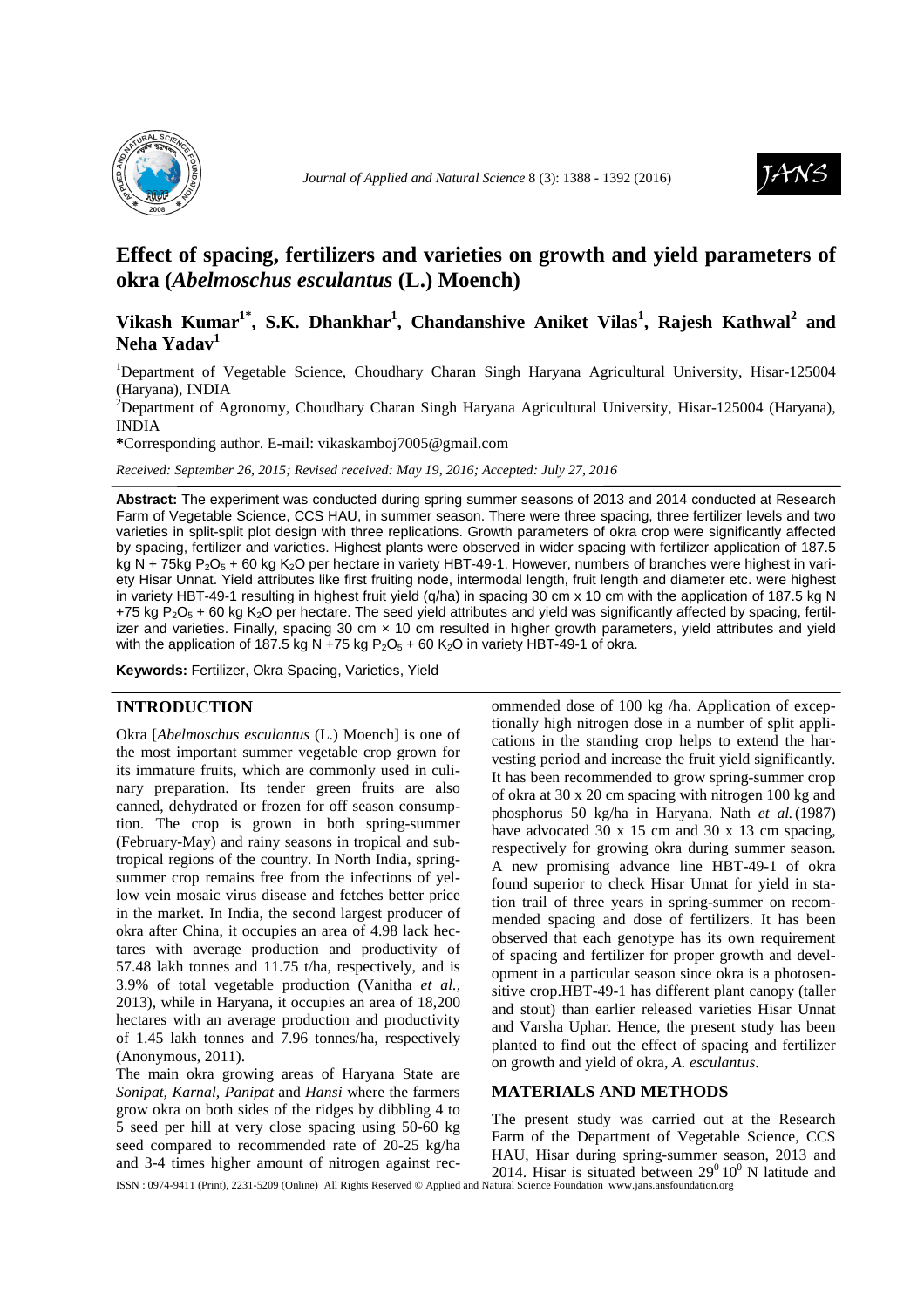15° 46°E longitude at mean elevation of 215.2 meter above mean sea level, has a semi arid, sub-tropical climate, hot and dry winds during summer and dry severe cold in the winter are the common features of this region. The mean maximum and minimum temperature of  $42^{\circ}$  to  $46^{\circ}$ C is quite common during summer months (May-June). The rainfall is restricted mainly to the monsoon months from July to September, but sometime pre-monsoon showers occur in June also. The soil of this area is derived from Indo-Gangentic alluvium, which is very deep and sandy loam in texture. The pH of the soil varies from 7.8 to 8.9 since these soil are poor in organic carbon, available nitrogen, medium in phosphorus and rich in potash content. The experimental material for the present investigation was comprised of two varieties, three spacing and three fertilizer levels. The experiment with two varieties (Hisar Unnat and HBT-49-1), three spacing (30 x 5 cm, 30 x 10 cm and 30 x 15 cm) and three fertilizers levels (150 kg N + 60 kg P<sub>2</sub>O<sub>5</sub>, 187.5 kg N + 75 kg  $P_2O_5$  + 60 kg  $K_2O$  and 225 kg N + 90 kg  $P_2O_5$  + 60 kg  $K_2O$ ) in okra was laid out in split-split block design with three replications. In each replication, there were 18 plots and each plot was of 3.6 m  $\times$  3 m size accommodating three rows. 2-3 seeds per hill were sown and later thinned to one plant per hill. Recommended package of practices for other operations were followed to raise a healthy crop. Composite soil sample were taken from four different place of experimental field from a depth of 0-15 cm during season. The samples were analyzed to determine mechanical and chemical and composition of the soil. The soil was sandy loam with sand (55%), silt (34%) and clay (11%). The chemical properties like electrical conductivity was 0.30 (dS/m at  $25^{\circ}$ C), pH (1:2.5: water) 8 (alkaline), and organic carbon (0.6%). The available nitrogen was 320 kg/ha (low), phosphorus (17kg/ha) (medium) and potassium was 307 kg/ha (rich).

### **RESULTS AND DISCUSSION**

#### **Growth studies in okra**

**Effect of spacing:** Spacing 30 x 15 cm and 30 x 10 cm significantly produced taller plants at 45, 60 and 75 days after sowing and at harvest as compared to spacing  $30 \times 15$  cm, but on par with each other. Spacing  $30 \times 15$  cm significantly resulted into higher number of branches (2.31) in okra as compared to 2.20 and 1.84 in 30  $\times$  10 and 30  $\times$  5 cm spacing, respectively **(**Table 1**)**. It might be due to more competition for light, space between the crop plants and okra height when grown at closer intra- row spacing of 30 cm than when grown at a wider intra-row spacing of 40 cm. Hossain *et al.,* (2001) also reported greater plant height from closer intra-row spacing than from wider intrarow spacing. Similar results were obtained by Gorachand *et al.,* (1990) and Randhawa and Pannum (2000). As per the observation made by Ekwu and

Nwokwu (2012), plant height increased as the plant spacing increased from 50 cm  $\times$  25 cm to 50 cm  $\times$  50 cm beyond which there was decrease in plant height, confirmed the results. The maximum number of branches (2.31) was obtained with 30 cm row to row spacing at 15 cm. The reduced competition for light and other resources as well as reduced overlapping from adjacent okra plants within the population could have enabled the plants to utilize its energy for maximum branching. This result was similar to the findings of Saha *et al*., (2005), Ijoyah *et al.* (2010) and Maurya (2013) who reported a greater branch number at wider intra- row spacing of 40 cm compared to that produced from a reduced intra–row spacing of 20 cm. Moreover, the vegetative growth characteristics results obtained may be attributed to the varying levels of intra-specific competition caused by the three plant spacing utilized in the experiment. In nature the competition effect may be completely absent until population density reaches some threshold at which resources become limited (Talukder *et al.,* 2003 and Makinde and Macarthy; 2006).

**Effect of fertilizer levels**: Plant height of okra at different time intervals i.e. 37.16 cm at 45, 69.55 cm at 60, 110.35 cm at 75 days after sowing and 134.41 cm at final harvest was found maximum with fertilizer application of 187.5 kg  $N + 75$ kg  $P_2O_5 + 60$  kg  $K_2O$  as compared to all other treatments. Plant height is a vegetative trait and height responds well to N availability. The basic function of nitrogen in plant is increased vegetative growth through cell elongation and cell enlargement. Nitrogen increased the growth photosynthetic activity of plant by stimulating its vegetative growth (Banger *et al.,* 2000; Kushwaha, 1989; Chaurasia *et al.* 2001; Misra and Singh, 2005 and Kumar *et al.,* 2013). Higher availability of nitrogen induced higher plant height in okra up to 25% higher recommended dose of N and  $P + 50kg$  potash but beyond this, the threshold limit may arise which failed to respond to 50% higher recommended dose of N and P + 50kg potash (F<sub>3</sub>: 225 kg N + 90kg P<sub>2</sub>O<sub>5</sub> + 60 kg K<sub>2</sub>O). The number of branches per plant was maximum in 50% higher recommended dose of N and  $P + 50kg$ potash (F<sub>3</sub>: 225 kg N + 90kg P<sub>2</sub>O<sub>5</sub> + 60 kg K<sub>2</sub>O) (Table 1). This may be explained that partitioning of the nitrogen and phosphorus in to different components of the plant resulted into higher demand of nutrients and established a source and sink relationship. Application of higher doses of P increased the number of branches. The results are in conformity with Prasad and Naik (2013) conducted an experiment having different treatments resulted in significant effect on number of branches per plant. The maximum number of branches (3.97) was obtained by the application of biofertilizer  $(Azotobacter + Azospirillium + PSB) + FYM (15 t/ha) +$ RDF (50%) NPK/ha followed by (3.47) respectively with application of RDF + FYM  $(15t/ha)$  and bio-fertilizer (*Azotobacter*) + FYM (15t/ha). Among the different treat-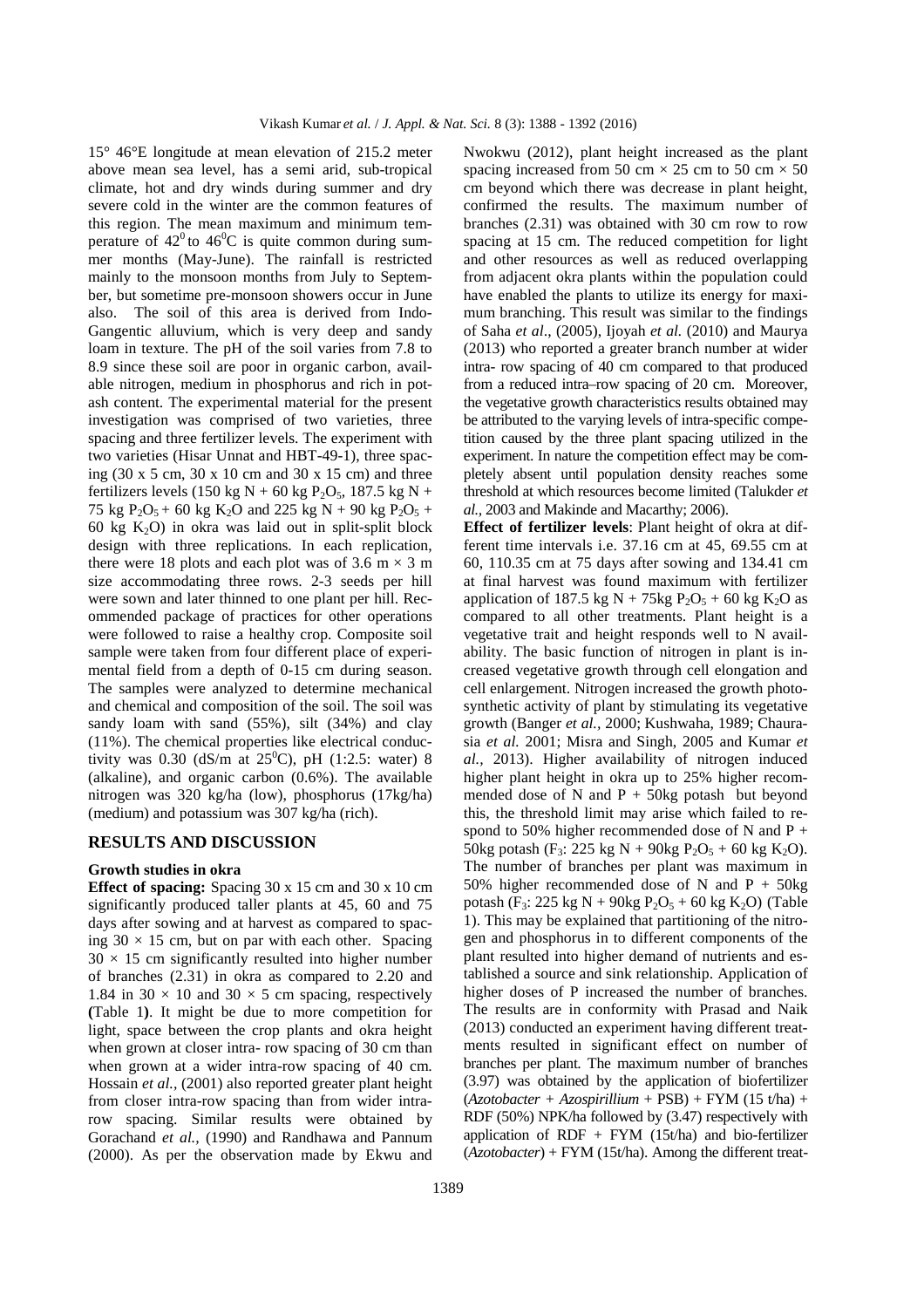|                          |  |  |  |  |  | Table 1. Effect of spacing, fertilizer and varieties on plant height at 45, 60, 75 days after sowing and at final harvest and num- |  |
|--------------------------|--|--|--|--|--|------------------------------------------------------------------------------------------------------------------------------------|--|
| ber of branches of okra. |  |  |  |  |  |                                                                                                                                    |  |

| <b>Treatments</b>                                                                 | Plant height (cm) |               |               |          |                 |  |  |  |  |
|-----------------------------------------------------------------------------------|-------------------|---------------|---------------|----------|-----------------|--|--|--|--|
| <b>Spacing</b>                                                                    | 45 DAS            | <b>60 DAS</b> | <b>75 DAS</b> | At final | No. of          |  |  |  |  |
|                                                                                   |                   |               |               | harvest  | <b>branches</b> |  |  |  |  |
| $S_1$ : 30 cm x 5 cm                                                              | 37.45             | 69.60         | 110.94        | 134.50   | 1.84            |  |  |  |  |
| $S_2$ : 30 cm x 10 cm                                                             | 36.50             | 68.51         | 109.50        | 133.63   | 2.20            |  |  |  |  |
| $S_3$ : 30 cm x 15 cm                                                             | 30.70             | 63.73         | 105.38        | 129.30   | 2.31            |  |  |  |  |
| SEm <sub>±</sub>                                                                  | 0.51              | 0.29          | 0.51          | 0.38     | 0.02            |  |  |  |  |
| $CD$ at 5%                                                                        | 2.00              | 1.11          | 2.00          | 1.50     | 0.07            |  |  |  |  |
| <b>Fertilizer</b>                                                                 |                   |               |               |          |                 |  |  |  |  |
| $F_1$ : 150 kg N + 60 kg P <sub>2</sub> O <sub>5</sub> (RD)                       | 32.09             | 64.73         | 106.78        | 130.30   | 1.86            |  |  |  |  |
| $F_2$ : 187.5 kg N + 75 kg P <sub>2</sub> O <sub>5</sub> + 60 kg K <sub>2</sub> O | 37.16             | 69.55         | 110.35        | 134.35   | 2.24            |  |  |  |  |
| $F_3$ : 225 kg N + 90 kg P <sub>2</sub> O <sub>5</sub> + 60 kg K <sub>2</sub> O   | 35.41             | 67.56         | 108.67        | 132.31   | 2.26            |  |  |  |  |
| SEm <sub>±</sub>                                                                  | 0.74              | 0.32          | 0.52          | 0.39     | 0.06            |  |  |  |  |
| $CD$ at 5%                                                                        | 2.23              | 0.99          | 1.61          | 1.20     | 0.18            |  |  |  |  |
| <b>Varieties</b>                                                                  |                   |               |               |          |                 |  |  |  |  |
| $V_1$ : Hisar Unnat                                                               | 33.13             | 65.31         | 105.41        | 128.81   | 2.16            |  |  |  |  |
| $V2: HBT-49-1$                                                                    | 36.64             | 69.25         | 111.79        | 136.52   | 2.07            |  |  |  |  |
| SEm <sub>±</sub>                                                                  | 0.93              | 0.33          | 0.76          | 0.43     | 0.03            |  |  |  |  |
| $CD$ at 5%                                                                        | 2.77              | 0.99          | 2.27          | 1.28     | 0.08            |  |  |  |  |

**Table 2.** Effect of spacing, fertilizer levels and varieties on yield attributes and yield of okra.

| <b>Treatments</b>                                      | <b>First</b> | <b>Internodal</b> | Fruit  | Fruit    | Fruit  | No. of     | Fruit  |  |  |  |
|--------------------------------------------------------|--------------|-------------------|--------|----------|--------|------------|--------|--|--|--|
|                                                        | fruiting     | length (cm)       | length | diameter | weight | fruits per | yield  |  |  |  |
|                                                        | node         |                   | (cm)   | (cm)     | (g)    | plant      | (q/ha) |  |  |  |
| <b>Spacing</b>                                         |              |                   |        |          |        |            |        |  |  |  |
| $S_1$ : 30 cm x 5 cm                                   | 6.15         | 5.15              | 8.61   | 1.40     | 7.31   | 29.69      | 124.20 |  |  |  |
| $S_2$ : 30 cm x 10 cm                                  | 5.42         | 4.81              | 8.72   | 1.44     | 7.73   | 35.27      | 126.51 |  |  |  |
| $S_3$ : 30 cm x 15 cm                                  | 5.61         | 4.65              | 8.64   | 1.45     | 7.96   | 31.20      | 114.79 |  |  |  |
| $SEm\pm$                                               | 0.09         | 0.10              | 0.13   | 0.01     | 0.06   | 1.01       | 0.113  |  |  |  |
| $CD$ at 5%                                             | 0.36         | 0.37              | NS.    | 0.04     | 0.22   | 3.94       | 0.441  |  |  |  |
| <b>Fertilizer</b>                                      |              |                   |        |          |        |            |        |  |  |  |
| $F_1$ : 150 kg N + 60 kg P <sub>2</sub> O <sub>5</sub> | 5.33         | 4.18              | 8.34   | 1.39     | 7.46   | 31.07      | 113.55 |  |  |  |
| $F_2$ : 187.5 kg N + 75 kg                             | 5.40         | 5.17              | 9.01   | 1.46     | 7.86   | 33.30      | 126.70 |  |  |  |
| $P_2O_5 + 60$ kg K <sub>2</sub> O                      |              |                   |        |          |        |            |        |  |  |  |
| $F_3$ : 225 kg N + 90 kg P <sub>2</sub> O <sub>5</sub> | 6.46         | 5.26              | 8.63   | 1.44     | 7.68   | 31.79      | 125.25 |  |  |  |
| $+60 \text{ kg K}_2\text{O}$                           |              |                   |        |          |        |            |        |  |  |  |
| SEm <sub>±</sub>                                       | 0.08         | 0.08              | 0.11   | 0.02     | 0.10   | 0.47       | 0.287  |  |  |  |
| $CD$ at 5%                                             | 0.25         | 0.24              | 0.33   | 0.06     | 0.31   | 1.46       | 0.884  |  |  |  |
| <b>Varieties</b>                                       |              |                   |        |          |        |            |        |  |  |  |
| $V_1$ : Hisar Unnat                                    | 5.36         | 5.05              | 8.43   | 1.41     | 7.33   | 30.50      | 118.63 |  |  |  |
| $V_2$ : HBT-49-1                                       | 6.11         | 4.70              | 8.89   | 1.45     | 8.00   | 33.61      | 125.03 |  |  |  |
| $SEm+$                                                 | 0.05         | 0.05              | 0.07   | 0.01     | 0.06   | 0.36       | 0.236  |  |  |  |
| $CD$ at 5%                                             | 0.14         | 0.15              | 0.21   | 0.02     | 0.19   | 1.08       | 0.702  |  |  |  |

ments, biofertilizer (PSB) + FYM (15t/ha) produced minimum number of branches (2.89/plant).

**Effect of varieties:** It was observed that plant height at different intervals (45, 60, 75 DAS and at final harvest) was significantly higher in variety HBT-49-1 but another character *i.e.* number of branches per plant were significantly higher in variety Hisar Unnat (2.16) as compared to 2.07 in HBT-49-1. The reason for higher plant height in HBT-49-1 is its genetic constitution which contributed in the higher plant height. The number of branches per plant was also at trait which is higher in case of Hisar Unnat (a selection of Sel 2-2 x Parbhani Kranthi) (Table 1). Likewise, days to 50 per cent flowering with plant height at genotypic level; plant height with number of branches per plant, This indicates the inter dependency of the various characters on each other. Jayapandi and Balkrishnan (1992) and Chitra (1999) reported similar results.

## **Studies on yield attributes and yield of okra**

**Effect of spacing:** Data pertaining to seven yield attributes *i.e*., first fruiting node, intermodal length, fruit length, diameter and weight, number of fruits per plant and fruit yield were presented in Spacing  $30 \times 10$  cm significantly affected the yield attributes like first fruiting node and number of fruits per plant. First fruiting nod was significantly earlier in  $30 \times 10$  cm spacing but significant reduction in intermodal length was observed in spacing  $30 \times 15$  cm. Fruit length was not affected by any spacing. Fruit diameter (1.45 cm) and fruit weight (7.96 g) were significantly higher in spac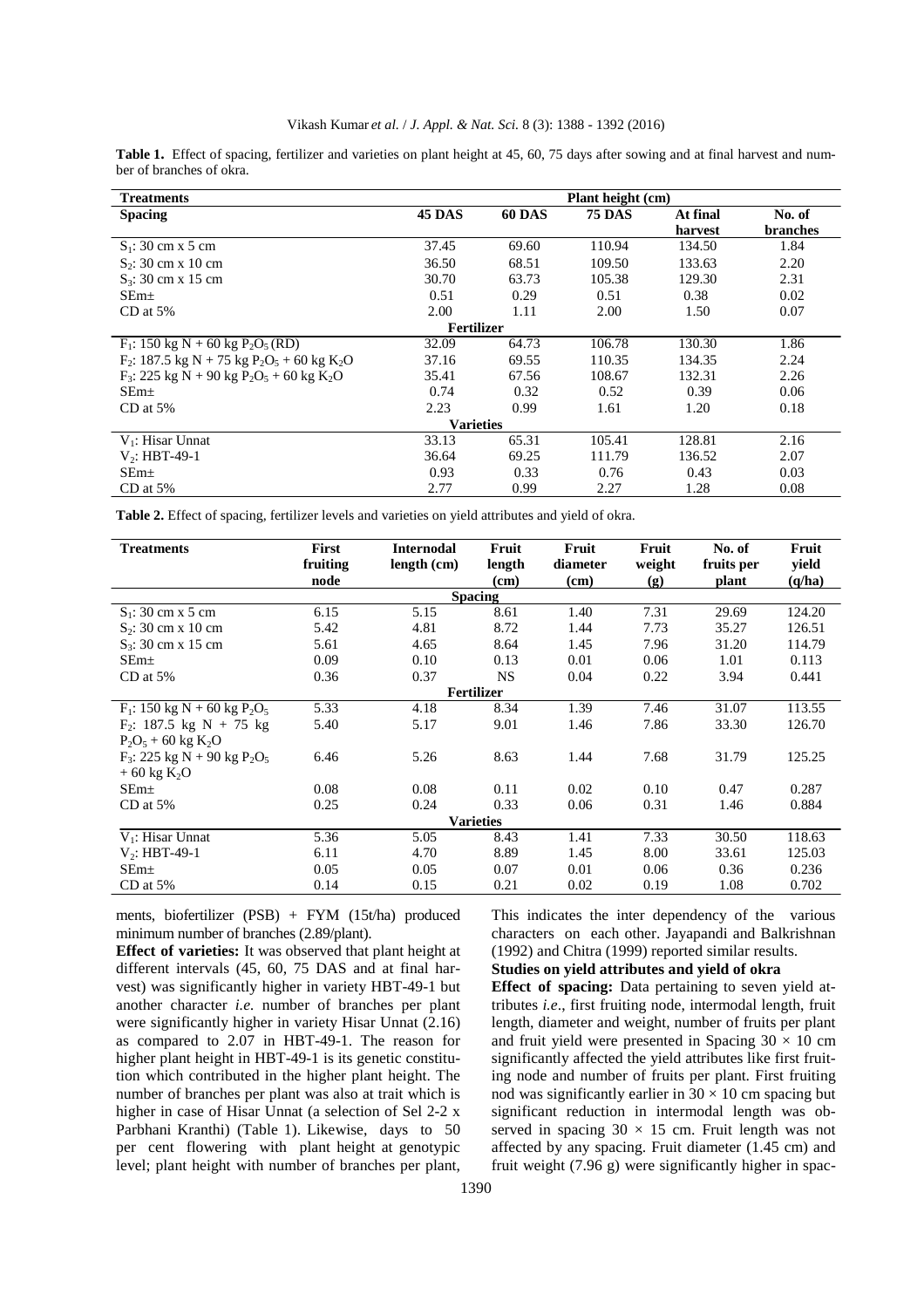ing  $30 \times 15$  cm over  $30 \times 5$  cm but on par with  $30 \times 10$ cm. Significantly higher number of fruits and fruit yield (126.51 q/ha) were observed in spacing  $30 \times 10$ cm over all the spacing (Table 2). Narrow spacing will result in higher plant population, higher competition for all the resource factors but in wider spacing, this competition will be less which imparts healthier plant s and timely availability of all factors meant for higher yield (Saha *et al.,* 2005). The yield is a factor of plant population. Higher the plant population per unit area, higher will be yield in terms quintal per hectare. This explains the higher yield in spacing 30 cm  $\times$  10 cm as compared to 30 cm  $\times$  15 cm. (Gorachand *et al.,* (1990) where maximum okra yield was obtained from closer intra–row spacing of 25 cm. The conflicting results might also be due to the variation in the environment and differences in the genetic potential of the varieties used.

**Effect of fertilizer levels:** Recommended dose of nitrogen and phosphorus fertilizer resulted in earliness in first fruiting node. It also resulted in largest fruit diameter over all other fertilizer levels. But inter-nodal length of okra was significantly reduced (4.18 cm) by recommended dose of nitrogen and phosphorus as compared to 25 and 50% higher recommended dose of nitrogen and phosphorus. In contrast, application of 25% higher recommended dose of nitrogen and phosphorus plus 50 kg potash resulted in maximum fruit length, fruit weight, number of fruits per plant and higher fruit yield 126.70 q/ha. Higher fertilizer levels of nitrogen and phosphorus resulted in higher growth and development of the growth parameters which in turn provide more photosynthetic area for the accumulation and translocation of photosynthesis to the sink *i.e.* fruit (Table 2). Similar results were also reported by Pandey *et al*., (1976). The maximum weight per fruit (8.82 g) were recorded 85 kg N/ha followed by 60 kg N/ha  $(7.32 \text{ g})$  and 35 kg N/ha  $(5.92)$  respectively. Wider spacing 60x30 cm recorded maximum weight per fruit (7.46 g) and superior to  $45x30$  cm (7.41 g) and  $30 \times 30$  cm (7.13g) respectively. The quoted results are of present study not of Banger *et al*.

**Effect of varieties :** Earliness in first fruit node was seen in Hisar Unnat (5.36) as compared to HBT-49-1 (6.11). The intermodal length was higher in Hisar Unnat (5.05 cm) followed by 4.70 cm in HBT-49-1. Fruit length was higher in HBT-49-1 (8.89 cm) than 8.43 cm in Hisar Unnat variety of okra. Fruit diameter is higher in HBT-49-1 (1.45 cm) than Hisar Unnat (1.41 cm). Higher fruit weight (8.00 g), number of fruits per plant (33.61) and fruit yield (125.03 q/ha) was recorded in HBT-49-1 which are significantly higher than Hisar Unnat. Higher number of yield attributes resulted in higher yield in terms of quintals per hectare in HBT-49-1. The per cent increase in yield over Hisar Unnat is 5.39 in HBT-49-1. Fruit length showed highly significant and positive correlation with number of fruits per plant and internodal length (Table 2). Similar results were

also reported by Sood *et al*. (1993).

## **Conclusion**

Spacing 30 cm x 10 cm resulted in higher growth parameters and yield attributes with the application of 187.5 kg N +75 kg  $P_2O_5$  + 60 K<sub>2</sub>O in variety HBT-49-1 of okra. Growth parameters of okra crop were significantly affected by spacing, fertilizer and varieties. Highest plants were observed in wider spacing with fertilizer application of 187.5 kg N + 75kg  $P_2O_5$  + 60 kg K<sub>2</sub>O per hectare in variety HBT-49-1. However, numbers of branches were highest in variety Hisar Unnat. Yield attributes like first fruiting node, intermodal length, fruit length and diameter etc. were highest in variety HBT-49- 1 resulting in highest fruit yield (q/ha) in spacing 30 cm  $\times$ 10 cm with the application of 187.5 kg N +75 kg  $P_2O_5$  + 60 kg  $K<sub>2</sub>O$  per hectare. The seed yield attributes and yield was significantly affected by spacing, fertilizer and varieties. Finally, spacing 30 cm ×10 cm resulted in higher growth parameters, yield attributes and yield with the application of 187.5 kg N +75 kg  $P_2O_5$  + 60 K<sub>2</sub>O in variety HBT-49-1 of okra.

#### **ACKNOWLEDGMENTS**

The authors are grateful to the Department of Vegetable Science, CCS Haryana Agricultural University, Hisar for providing necessary facilities to carried out the experiment.

#### **REFERENCES**

- Anonymous. (2011). Data base of vegetable crops 2010-11. National Horticulture Board, Govt. of India, Gurgaon, Haryana.
- Banger, K.S., Parmar, B.B. and Miani, A. (2000). Effect of nitrogen and presumed cake application on yield and uptake of NPK on Sugarcane. *Crop Research*. 19(2): 198-203.
- Chaurasia, S.N.S., De, Nirmal. and Singh, K.P. (2001). Response of nutrient on the performance of okra cv. VOR-6. *Annual Report.* IIVR, Varanasi.
- Chitra, K.R., (1999). Variability and correlation studies in okra (Abelmoschus esculentus). M.Sc. (Agri) thesis, Dr. Punjabrao Deshmikh Krishi Vidyapeeth, Akola.
- Ekwu, L.G. and Nwokwu, G.N. (2012). Effect of plant spacing and planting date on the growth and yield of okra. *International Journal of Agriculture and Rural Development,* 15(2): 1041 -1048.
- Gorachand, M., Malik, O. and Mondal, G. (1990). Growth and yield of bhindi (*Abelmoschus esculentus* L. Moench) as influenced by time of sowing and plant density, *Orissa Journal of Horticulture.* 18: 26-31.
- Hossain, M.D., Rahman, M.A., Hoque, M.M. and Salem, M.A. (2001). Year round okra production and economic return as influenced by spacing in Barisal region. *Bangladesh Journal of Agricultural Researchearch,* 25: 319-328.
- Ijoyah, M.O., Unah, P.O. and Fanen, F.T. (2010). Response of okra (*Abelmoschus esculentus* L. Moench) to intralow spacing in Makurdi, Nigeria. Agriculture*culture and Bioogical. Agriculture Journal of N. America.* 1(6): 1328-1332,